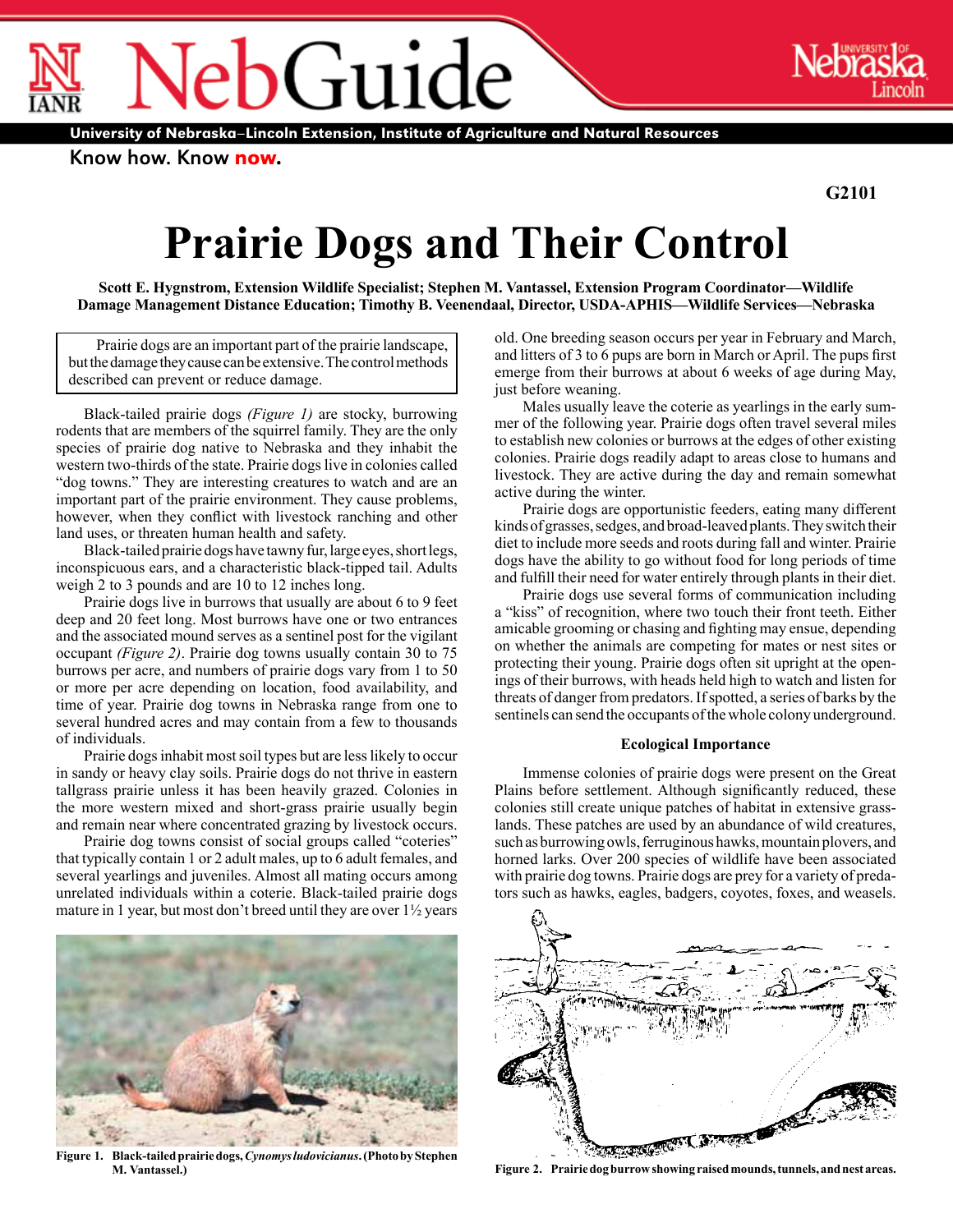One special animal that is dependent on prairie dogs is the black-footed ferret. It is a member of the weasel family, lives in prairie dog towns, and feeds almost exclusively on prairie dogs. Because of habitat loss (prairie dog towns), black-footed ferrets are very rare and are included on the federal list of endangered species. Before beginning any type of control, inspect prairie dog towns for signs of black-footed ferrets. The U.S. Fish and Wildlife Service (308-382-6468) can provide information on conducting surveys for black-footed ferrets. If a ferret or ferret sign are observed, contact your local extension office, a Nebraska Game and Parks Commission conservation officer, or the U.S. Fish and Wildlife Service.

## **Economic Importance**

Surveys indicate that black-tailed prairie dogs have occupied 30,000 to 80,000 acres of rangeland in Nebraska during the past 3 decades. Most of this land is privately owned. The economic impact of prairie dogs on rangeland is difficult to determine. From a rancher's perspective, prairie dogs can severely reduce annual production of forage and, if present for many years, can reduce the capacity of the land to produce desired grass species. Prairie dogs typically graze and clip plants to less than 1 inch high, which is shorter than most livestock will graze. Prairie dogs also graze year-round, whereas most livestock are rotated among pastures. Most grass species lose vigor under continuous grazing pressure. Impacts of prairie dogs on rangeland depends on the range site, range condition, historic grazing use, and demographics and distribution of the prairie dog colony. From 3 to 80 percent of the total annual forage production may be lost to prairie dogs where they occur. On the other hand, reduced availability of forage may be partially offset by the improved nutrition of newly growing grasses and forbs.

Land uses other than livestock grazing may be affected by prairie dog colonies. Some colonies exist near new home sites or subdivisions, where wildlife disease or animals common to prairie dog towns, such as rattlesnakes and black widow spiders, may threaten human health and safety. Be aware that removal of burrows may force rattlesnakes to seek suitable hibernacula in areas closer to human habitation. Other colonies may exist near row crops, where prairie dogs consume sprouting corn and soybeans. Prairie dogs may burrow near roadways or water impoundments, where erosion and structural integrity may be an issue.

Conversely, colonies may be seen as favorable to wildlife viewing, photography, ecotourism, shooting, and associated revenue generation. Large and remote colonies of black-tailed prairie dogs enhance wildlife diversity and may be viewed as potential sites for reintroducing black-footed ferrets. For more information on improving the environment and/or generating revenue from prairie dogs, contact Nebraska Master Naturalists at 402-472-8689 or *[naturalist.unl.edu.](http://naturalist.unl.edu)* 

## **Legal Status of the Black-tailed Prairie Dog**

Petitions to the U.S. Fish and Wildlife Service to list the black-tailed prairie dog as a federally "threatened" species resulted in the designation of the species as "warranted but precluded" in January 2000. The black-tailed prairie dog currently is considered an unprotected nongame species in Nebraska and has relatively little protection under the law.

## **Prevention and Control of Damage**

#### **Integrated Pest Management**

As in most situations involving wildlife damage, a combination of methods typically will be more effective than relying on any 1 method of control. Proper livestock grazing rates, rotation

of livestock, and deferred or intensive grazing can be used along with proper timing and use of toxic baits, fumigants, and shooting. Prairie dogs are beneficial in many respects; consider their importance to the environment and the wildlife that are associated with them. Elimination of prairie dogs alone may not result in improved rangeland. In most situations, range improvement is a gradual process that requires a combination of prairie dog reduction and proper grazing management.

# **Grazing Management**

Prairie dogs are not as abundant in areas dominated by tall vegetation. Therefore, management of livestock grazing can be useful in preventing colonization of an area or reducing recolonization by prairie dogs.

*Stocking Rate.* Overgrazed pastures often are favorable sites for establishment, continuance, or expansion of prairie dog towns. Stocking rates should fit the local range site conditions and recent weather patterns. Managers should include prairie dogs in the calculations for stocking rates or they may contribute to overgrazing. Consumption rates of prairie dogs during summer range from about 30 to 100 grams of green forage per prairie dog per day.

*Grazing Distribution.* Prairie dogs often establish towns in areas where livestock congregate, such as at wells and mineral licks. Grazing pressure by livestock can be distributed more evenly by placing salt and minerals on areas that are used less by livestock.

*Grazing Strategies.* In some situations, the vigor and productivity of plants will improve if livestock grazing is deferred for part or all of the growing season. Improved grazing management includes practices such as intensive rotational grazing and 3- or 4-pasture grazing systems instead of season-long continuous grazing. Livestock can be excluded from vacant prairie dog towns with temporary fencing to help vegetation regain vigor and productivity.

Managers that choose to graze livestock on prairie dog towns should do so during early spring through early summer when plant nutrients are relatively high on towns compared to other areas. Such a strategy should be examined carefully each year to ensure the seasonal needs for nutrients by both range plants and livestock are in balance. Any livestock grazing strategy should provide for the health and productivity of the mid- to tall-grass species where they are a part of the natural vegetation. Benefits associated with grazing strategies alone will be minimal if no remnants of these species exist in a pasture or if moisture is too limited for vegetation to respond to a reduction in livestock grazing.

#### **Toxicants**

*Toxic Baits***.** Two active ingredients, zinc phosphide (ZP) and chlorophacinone, currently are registered in toxic baits for controlling prairie dogs in Nebraska. Both are Restricted Use Pesticides and are available only to certified pesticide applicators. Baits can be applied by hand or mechanical applicators mounted on allterrain vehicles. Toxic baits are most effective when prairie dogs have no fresh green feed available. They are the most economical methods for controlling large numbers of prairie dogs. If you plan to control prairie dogs with toxic baits, prohibit shooting 1 to 2 months before bait application. Without shooting, prairie dogs will return to their natural activities and bait acceptance will increase.

*Zinc phosphide-treated baits.* ZP is a relatively fast-acting non-anticoagulant toxicant formulated as a loose grain or small pellet bait (2%). The use of ZP for controlling prairie dogs is effective and relatively safe to other wildlife when used properly. Research at UNL indicates that it costs about \$15 per acre (2010 prices) for materials and labor to apply ZP-treated baits. When applied according to label and in favorable conditions, a 75 percent reduction of prairie dogs in a treated colony can be expected. ZP baits must be applied from July through February and should be applied in late summer or fall after local vegetation has died and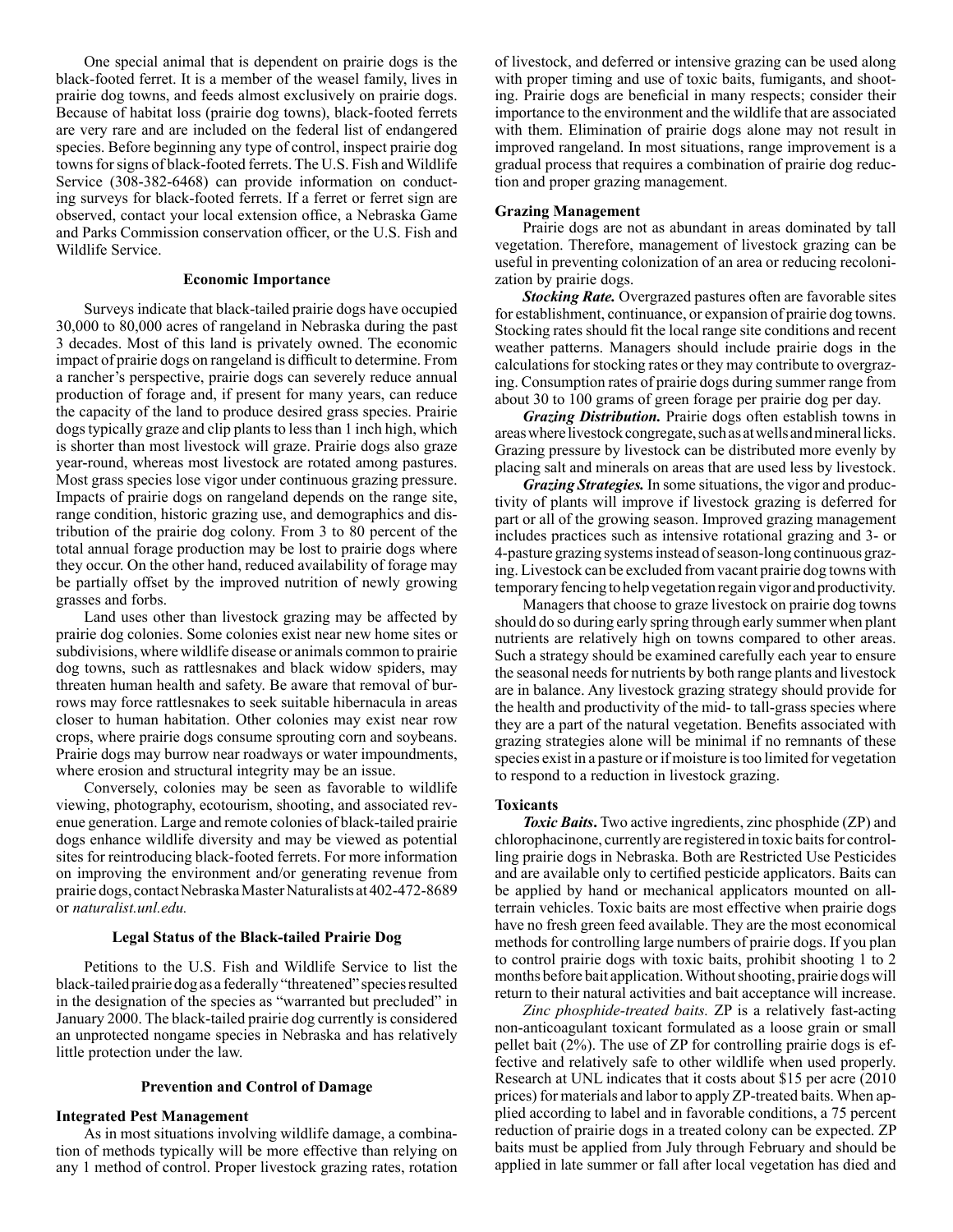dried, or in late winter during non-snow periods before green-up. Baits are available through various retail suppliers and the U.S. Department of Agriculture, Animal and Plant Health Inspection Service, Wildlife Services (USDA-APHIS-WS) in Lincoln (402- 434-2340).

*Prebaiting.* Before applying ZP baits, you must first "pre-bait" burrows with untreated, clean, and fresh rolled or crimped oats. Prebaiting will habituate prairie dogs to grain and will make the ZP-treated bait much more effective when it is applied. Drop a heaping teaspoon (4 grams) of oats on the edge of each prairie dog mound or in an adjacent feeding area. The bait should scatter, forming a 6-inch circle *(Figure 3).*  Do not place ZP baits in piles or inside burrows, on top of mounds, in piles of droppings, or in vegetation away from the mound. Following this



**Figure 3. Toxic bait should be scattered over a 6-inch circle at each burrow entrance. (Photo from UNL.)** 

advice increases the likelihood of prairie dogs taking the bait and decreases hazards to other animals.

About ⅓ pound of untreated oats will be needed per acre to prebait an established prairie dog colony. Do not apply ZP-treated baits until the prebait has been consumed by prairie dogs, which should take 1 to 2 days. Another application of untreated oats may be necessary if prairie dogs do not accept the prebait immediately.

*Bait Application.* Apply ZP-treated bait in the same way the untreated prebait was applied. Apply 1 heaping teaspoon (4 grams) of grain bait per burrow. Excess bait will not be eaten by prairie dogs and can present a hazard to nontarget wildlife or livestock. Apply about ⅓ pound of ZP bait per acre.

Follow all label directions and observe all warnings regarding the handling of bait. Wear cloth gloves when handling ZP-treated baits. Cattle can stay on pastures that are treated with ZP baits, but we recommend removing all livestock, especially horses, sheep, and goats from pastures before ZP baits are applied. Baits should be applied when clear, calm weather is expected for the following 5-day period. Bait that is dampened by rain is poorly accepted and the toxicity likely will be reduced. Avoid baiting on windy days since wind may reduce the activity of prairie dogs and also can scatter baits.

Inspect treated dog towns 2 to 3 days after applying ZP baits. Bury any dead prairie dogs found above ground deeply in unused burrows. Though most prairie dogs that succumb to the toxic effects of ZP die belowground, they still may contain toxic baits within their stomachs and pose a hazard to other animals that may consume the carcasses. Look for evidence of prairie dog activity and plug burrows with soil to aid in identifying burrows that remain occupied. Active burrows will be re-opened by surviving prairie dogs. Prairie dogs that survive the initial bait treatment may be "bait shy" and much less likely to succumb to a second treatment of ZP bait. Wait at least 1 year before applying ZP baits to the same prairie dog town. Removal of survivors by fumigation or shooting reduces the need to conduct yearly treatments with toxic baits.

*Chlorophacinone-treated baits (Rozol*®*)*. Chlorophacinone is a relatively slow acting, multiple feed anticoagulant formulated

as a small pellet (0.005 percent). The use of Rozol for controlling prairie dogs is effective and relatively safe to other wildlife when used properly. Research at UNL and Kansas State University indicates that it costs about \$20 per acre (2010 prices) for materials and labor to apply chlorophacinone-treated baits. When applied according to the label and in favorable conditions, you can expect a 90 percent reduction of prairie dogs in a treated colony. Rozol must be applied from October through March 15 and should be applied early before cold and snow makes application more difficult. Rozol is available through various retail agricultural suppliers in Nebraska. Prebaiting is not required, which saves a step in application.

*Bait Application.* Apply <sup>1</sup>/<sub>4</sub> cup (53 grams) of Rozol bait at least 6 inches down each active burrow. Do not apply the bait aboveground, and remove any spilled bait because it can present a direct hazard to nontarget wildlife. About 4 pounds of Rozol bait will be needed per acre. Follow all label directions and observe all warnings regarding the handling of bait. Wear gloves when handling Rozol. Do not allow livestock to graze on treated areas within 14 days of application.

*Post-application surveys*. Prairie dogs will begin to die 4 to 5 days after ingesting a lethal dose. Applicators must survey the treated site within 4 days of application and at 1- to 2-day intervals for at least 2 weeks to collect and dispose of any bait and dead or dying prairie dogs found aboveground. Dispose of them on-site by deep burial, at least 18 inches belowground. Almost all prairie dogs that succumb to the toxic effects of chlorophacinone die belowground. Dead and intoxicated prairie dogs pose a hazard of secondary poisoning to other animals that consume carcasses. Prairie dogs that survive the initial Rozol treatment likely will not be "bait shy" and can be re-treated in the same manner several weeks later.

*Fumigation.* Fumigants, including aluminum phosphide (AP) tablets and gas cartridges, can provide satisfactory control of prairie dogs. Research at UNL indicates that it costs about \$50 per acre (2010 prices) for materials and labor to apply aluminum phosphide and gas cartridges. When applied according to label, you can expect a 95 percent reduction of prairie dogs in a treated colony. Fumigation is costly and labor intensive, so it is not recommended as the primary means of control for large numbers of prairie dogs. It also is more hazardous to nontarget wildlife than toxic baits. Fumigation is best used as a follow up to treatment with toxic baits. Read labels of pesticide products carefully and comply with all recommendations and requirements. Seek assistance from your local extension educator or USDA-APHIS-WS biologist if needed.

Do not use fumigants in burrows where nontarget species are thought to be present. Black-footed ferrets, burrowing owls, cottontail rabbits, and other desirable wildlife may inhabit prairie dog burrows and can be killed unintentionally by fumigation. Ferret surveys can be conducted during the day or at night with spotlights. Check with the U.S. Fish and Wildlife Service (308-382-6468) for details on conducting surveys. Avoid applying fumigants between April and October to protect burrowing owls that nest and roost in prairie dog burrows. Be familiar with the signs of nests, especially whitewash and finely shredded cow manure at burrow entrances.

*Aluminum phosphide*. AP is a Restricted Use Pesticide that is available only to certified pesticide applicators. Before using AP, read the product label and applicators manual, and develop a Fumigation Management Plan to help assure safe, legal, and effective fumigation. Pre-control surveys for black-footed ferrets may be required if your colony is greater than 80 acres or is a part of a 1,000-acre complex. Surveys typically are conducted at night with spotlights during July through October and less than 30 days before application. Contact the U.S. Fish and Wildlife Service in Grand Island (308-382-6468) for details.